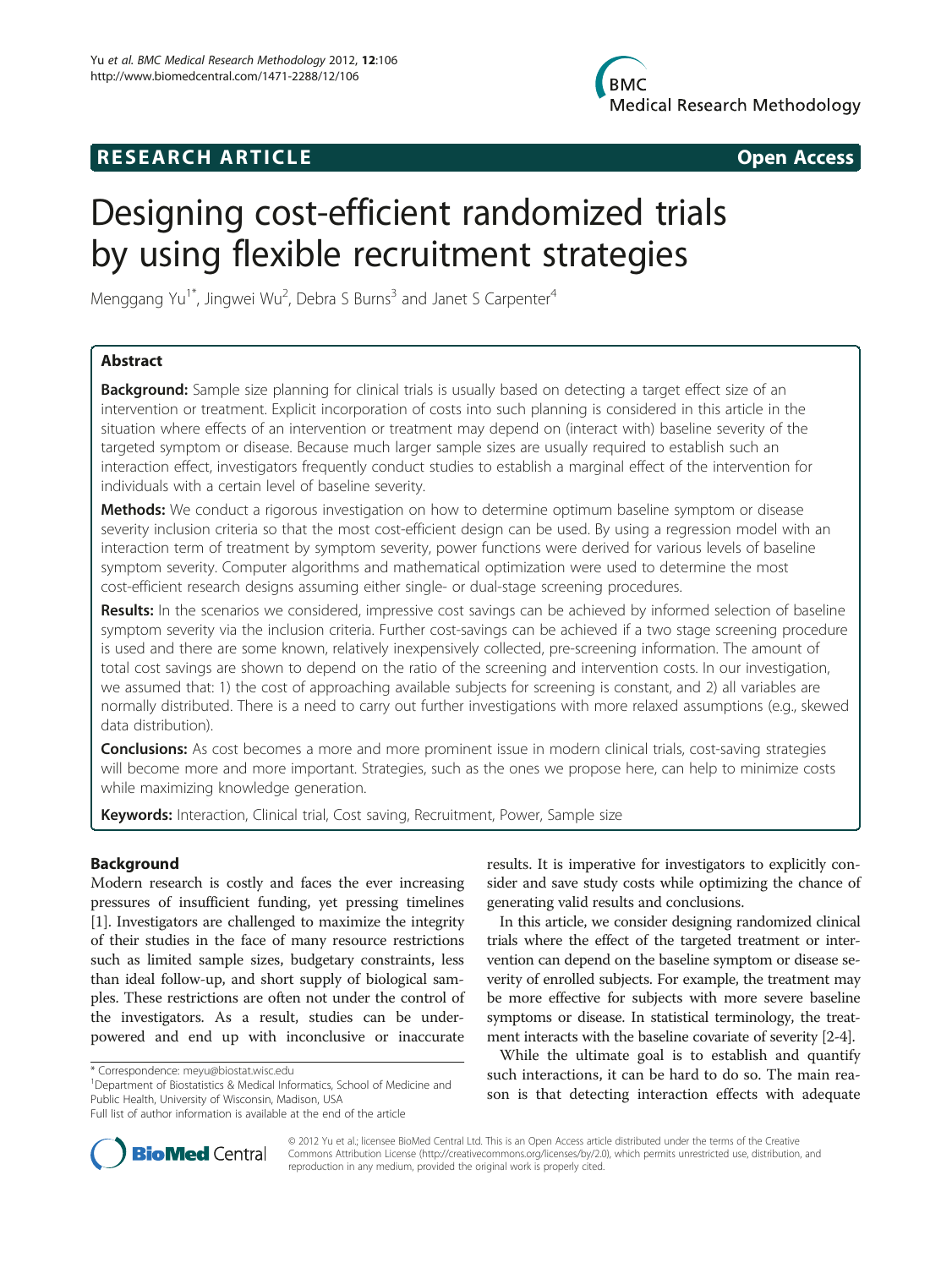<span id="page-1-0"></span>power usually requires much larger sample sizes than detecting main effects [[3,4](#page-7-0)], consequently making the study infeasible or unduly time consuming in the face of resource restrictions. An alternative and common approach is to base power analysis on detecting marginal or main treatment effects on subjects that meet pre-determined levels of symptom severity (e.g., all subjects have severe symptoms). This ensures that a manageable sample size can be used to conduct the study in a timely manner. Model based approaches for interaction are usually specified as a secondary analysis. For example, instead of conducting a study to demonstrate the interaction effect of an intervention on reducing various levels of symptom severity, a smaller study may be possible due to larger marginal effects of the intervention in a more severe subpopulation. The establishment of such an effect is scientifically meaningful but less useful to clinicians who need to administer treatments to individuals with varying levels of symptom severity.

On the other hand, it can be more difficult and costly to recruit subjects due to the stricter eligibility criteria for severity because it implies more screening. If screening costs are substantial, the total cost of the study may not be reduced. Also setting too high of a baseline severity requirement can increase screening costs because of the added difficulty of identifying a restricted pool of eligible subjects (e.g., lower percentage of subjects with severe symptoms). Thus a trade-off must be made so that resources can be allocated optimally between screening and treating subjects. However in most studies, the determination for the cut-off point for inclusion criteria seems to be based on convenience or intuition, not on mathematical rigor.

To put the cost consideration concretely, consider a recent clinical study [\[5](#page-7-0)]. The study needs to cover the salary of recruiter, screenor, intervenor, data collector, medical record abstractor; it also needs to cover the cost of enrollment or patient consent, data monitoring and data entry, drugs or supplies, travel to field - mileage for follow up and many more. A detailed cost analysis from [[5\]](#page-7-0) reveals that the cost of recruitment for each subject is 28.7% of the total cost for each subject.

One factor influencing screening costs is whether the recruitment process is done in one or two stages. In a two-stage procedure, basic information from potentially eligible subjects is collected via phone calls or mailings from the first stage. Subjects are usually asked about their interest in participation. From the second stage, only subjects who show interests and appear to be good candidates are approached for actual onsite screening or more intensive screening. One-stage procedure either combines these two stages or omits the first stage effort. It may be argued that most recruitment processes are two-stage processes. Separation of the two stages of the recruitment process allows us to further fine tune the cost spending in clinical trials to reduce costs.

The two-stage procedure has been investigated [[6](#page-8-0)], where the authors considered only the cost allocation between the two stages in the recruitment process for financial savings. Our investigation connects recruitment costs with intervention costs. We develop methods to balance these costs to minimize the total costs of clinical trials. In addition, we illustrate our methods using an example comparing costs from various study designs using different inclusion criteria for baseline symptom severity. We also verify our numerical calculation using simulation studies.

# **Methods**

Throughout the article, we use intervention and treatment interchangeably to mean the same thing. Consider a trial comparing control with intervention. Let X be the baseline symptom severity and Y be the symptom severity after intervention. Assume the following model for the effect of intervention:

$$
Y = \beta_0 + \beta_1 \operatorname{Tr} t + \beta_2 X + \beta_3 \operatorname{Tr} t \ast X + \varepsilon. \tag{1}
$$

Here, Trt is the indicator of randomized intervention which is independent of X and  $\varepsilon \sim N(0, \sigma^2)$ . Therefore both X and X are random variables. As usual, we assume that s is X and Y are random variables. As usual, we assume that  $\varepsilon$  is independent of X. When  $\beta_3 \neq 0$ , we say that there is intervention and covariate interaction. Now suppose we enroll patients only if their baseline symptom severity exceeds a threshold a. In the final analysis to declare the marginal effect of the intervention, we use a two-sample  $t$ -test. That is, we fit a marginal model relating Y to the intervention:

$$
Y = \lambda_0 + \lambda_1 \text{Tr}t + e \tag{2}
$$

The significance of the intervention effect is based on testing whether  $\lambda_1 = 0$ . Although the *t*-test still takes the same form algebraically, the statistical distribution needs to consider the fact that we only enroll subjects with  $X \ge a$ .

From (2), we have  $\lambda_0 + \lambda_1$  Trt = E[Y]Trt,  $X \ge a$ ]. From (1),  $E[Y]$ Trt,  $X \ge a$ ] =  $\beta_0 + \beta_1$  Trt +  $\beta_2 E[X|X \ge a] + \beta_3 E[X]$  $X \ge a/Trt$ , By comparing the coefficients of Trt, we obtain

$$
l_1 = \beta_1 + \beta_3 E[X|X \ge a] \, Z \tag{3}
$$

This implies when  $\beta_3$  and  $\beta_1$  have the same signs, the magnitude of  $\lambda_1$  is a monotonic function of a. Hence a larger effect can be expected from more severe subgroups. Note that if there is no intervention and baseline symptom severity interaction, that is,  $\beta_3 = 0$ , then  $\lambda_1 = \beta_1$  so the treatment effect can be estimated in unbiased fashion from the reduced marginal model (2).

For simplicity, we consider equal size randomization between the control and intervention groups. Let  $n$  be the sample size for each group and *power*  $(n, a)$  the corresponding power for testing H<sub>0</sub>:  $\lambda_1 = 0$  based on enrolled subjects (i.e. those with  $X \ge a$ ). Then typically we require *power*  $(n, a) \ge 90\%$ . For this enrollment sample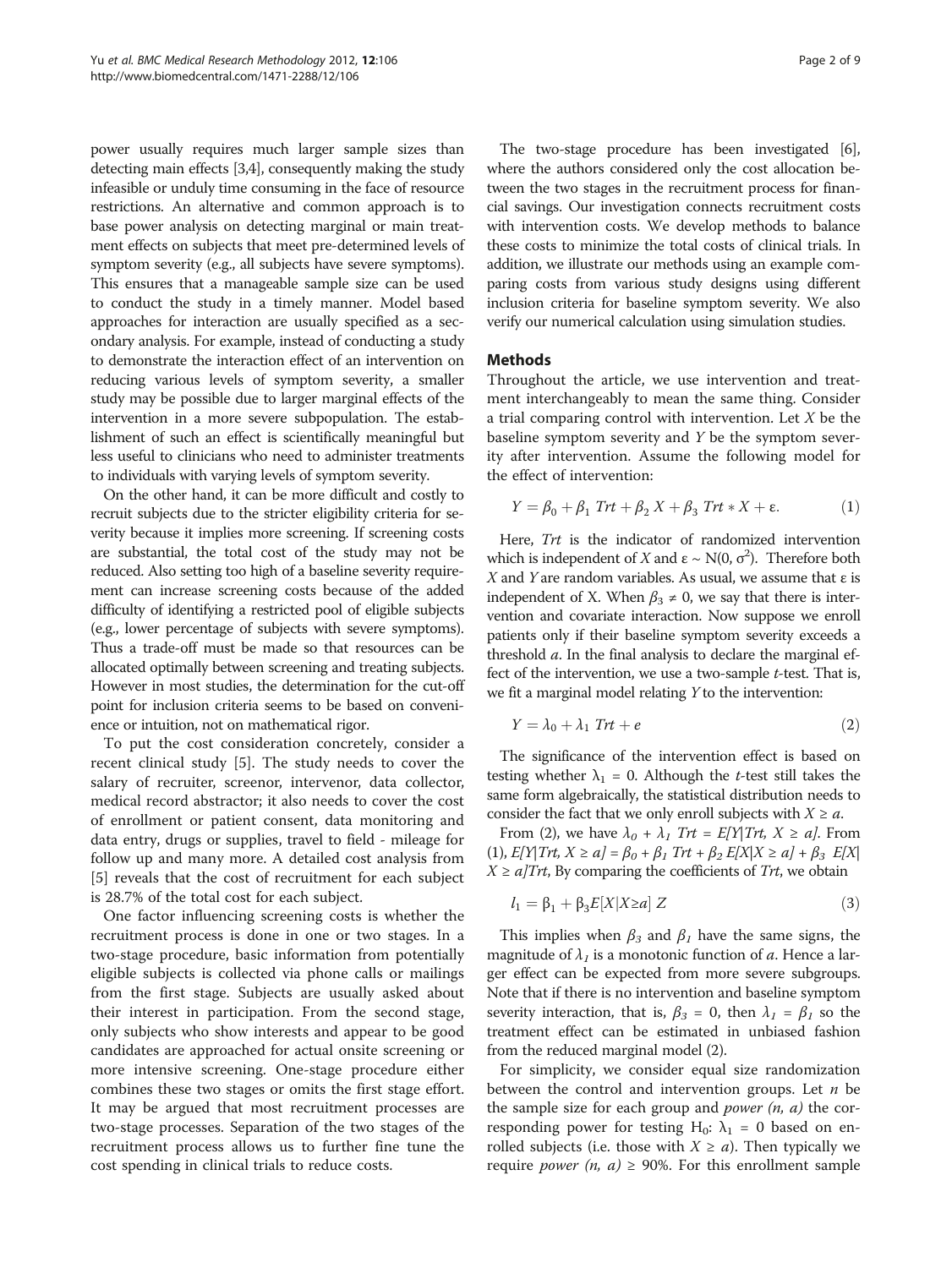<span id="page-2-0"></span>size, the corresponding screening size for each group is N, which is theoretically equal to  $n/P(X \ge a)$ . If we break the recruitment into two stages where we also collect information from a pre-screening variable  $Z$  on top of  $X$ , we will have corresponding pre-screening size of M and screening size of  $N$  for each group. The relationship among  $M$ ,  $N$ , and  $n$  takes a different form. In the two stage procedure, the first stage recruits subjects with Z  $\geq b$  to the second stage to obtain X. Those with  $X \geq a$ are then randomized to either intervention or control. Then mathematically, we have  $N = M^*P(Z \ge b)$ ,  $n = N^*P$  $(X \ge a \mid Z \ge b) = M^*P(X \ge a, Z \ge b).$ 

### Designs with a One-stage screening procedure

Recruitment using a one-stage procedure depends on the screening variable  $X$  only. We denote the recruitment, intervention, and placebo costs by  $C_{rec}$ ,  $C_{trt}$ , and  $C_{placebo}$ respectively. The total cost is then  $C_{rec}^*2 N + C_{trt}^* n +$  $C_{placebo}$  \*n. Note that 2 N and 2n are used because we have two groups (intervention and control) and N and n are screening and enrolled sizes for each group. Our problem becomes a mathematical optimization problem: find  $n$  and a such that

$$
\begin{cases}\nPower(n, a) \geq 90\%, \; n/N = P(X \geq a) \\
C_{\text{trt}} * n + C_{\text{placebo}} * n + C_{\text{rec}} * 2N \text{ is minimize}\n\end{cases} \tag{4}
$$

We now derive a formula for *power*  $(n, a)$ . Let  $X_1$  and  $X_2$  be the baseline symptom severities and let  $Y_1$  and  $Y_2$ be the symptom severities after treatment in the control and intervention groups respectively.

The *t*-test for testing  $H_0 : \lambda_1 = 0$  can be expressed as

$$
T = \frac{\bar{Y}_2 - \bar{Y}_1}{\sqrt{Var(\bar{Y}_2) + Var(\bar{Y}_1)}},
$$

where  $\overline{Y}_1 = n^{-1} \sum_{i=1}^n Y_{1i}$  and  $\overline{Y}_2 = n^{-1} \sum_{i=1}^n Y_{2i}$ . From model [\(1](#page-1-0)), the expected value  $T$  can be obtained as

$$
E(T) = \sqrt{n} \frac{\beta_1 + \beta_3 E[X|X \ge a]}{\sqrt{Var(Y_1|X_1 \ge a) + Var(Y_2|X_2 \ge a)}}
$$

and the variance as  $Var(T) = 1$ . Because  $Var(Y_1|X_1 \ge a) =$  $\sigma^2 + \beta_2^2 Var(X|X \ge a)$  and  $Var(Y_2|X_2 \ge a) = \sigma^2 + (\beta_2 + \beta_3)^2$ <br>Var(X|X>a), the power level based on T for testing H,  $Var(X|X \ge a)$ , the power level based on T for testing  $H_0$ :  $\lambda_1 = 0$  vs.  $H_1$ :  $\lambda_1 \neq 0$  can be expressed using t-distribution. In moderate to large sample sizes, this power can be well approximated by [\[7\]](#page-8-0)

where  $\Phi(\cdot)$  is the cumulative distribution function (CDF) for a standard normal distribution. To evaluate power  $(n,a)$  for any given *n* and *a*, we need to know the parameter values of  $β<sub>0</sub>, β<sub>1</sub>, β<sub>2</sub>, β<sub>3</sub>, σ$ , and the distribution of X. The value of  $\sigma$  and the distribution of X can usually be approximated from historical data or pilot studies. To specify the values of the regression parameters, noticing that under the assumption of no control effect, we may safely assume  $\beta_0 = 0$  and  $\beta_2 = 1$ . To solicit values of  $\beta_1$ and  $\beta_3$ , we need to obtain the targeted reduction when using at least two different threshold values of a. This is natural for investigators to consider due to the interaction nature of the intervention. Specifically, we need to know targeted value  $\lambda_{11}$  if we set  $X \ge a_1$  and  $\lambda_{12}$  if we set  $X \ge a_2$ . Then from the equations  $\lambda_{11} = \beta_1 + \beta_3 E(X|X)$  $\geq a_1$ ) and  $\lambda_{12} = \beta_1 + \beta_3 E(X|X \geq a_2)$ , we can obtain targeted values of  $\beta_1$  and  $\beta_3$ .

The algorithm for determining the solution to Problem (4) then proceeds as follows. First, for any given  $a$ , we determine a corresponding  $n$  such that the power constraint is satisfied. Then, we evaluate the total cost at all possible range of a and find the optimum value so that the total cost is minimized.

#### Designs with a two-stage screening procedure

Quite often, the screening process involves multiple steps such as 1) identification of potentially eligible subjects via an existing database; 2) initial screening via phone or mail using simple measures to exclude those obviously ineligible subjects; and 3) on-site, or phone, or mail screening using full measures of eligibility criteria.

We consider utilizing the primitive information from steps 1 and 2, which we call the 'pre-screening' stage. In many cases, the cost associated with pre-screening is relatively inexpensive and information collected at the prescreen stage can help offset the higher costs associated with more intensive screening in step 3. The rationale is that if we can use the primitive information to predict a more expensive screening outcome that can depend on many eligibility criteria, then we should be able to reduce the number of intensive screenings. As a result, we may perform more pre-screening in exchange for less intensive screening. Costs may be saved because of such a trade-off, especially if pre-screening is inexpensive. In conducting symptom management studies, the most relevant information collected during pre-screening can be self-reported symptom severity. This is typically rated on a Likert-type scale (none, mild, moderate, severe) or numeric rating scale (0 none to 10 extremely severe).

$$
power(n, a) = \Phi\left(\sqrt{n} \frac{\beta_1 + \beta_3 E(X|X \ge a)}{\sqrt{2\sigma^2 + \{\beta_2^2 + (\beta_2 + \beta_3)^2\}Var(X|X \ge a)}} - 1.96\right)
$$
\n(5)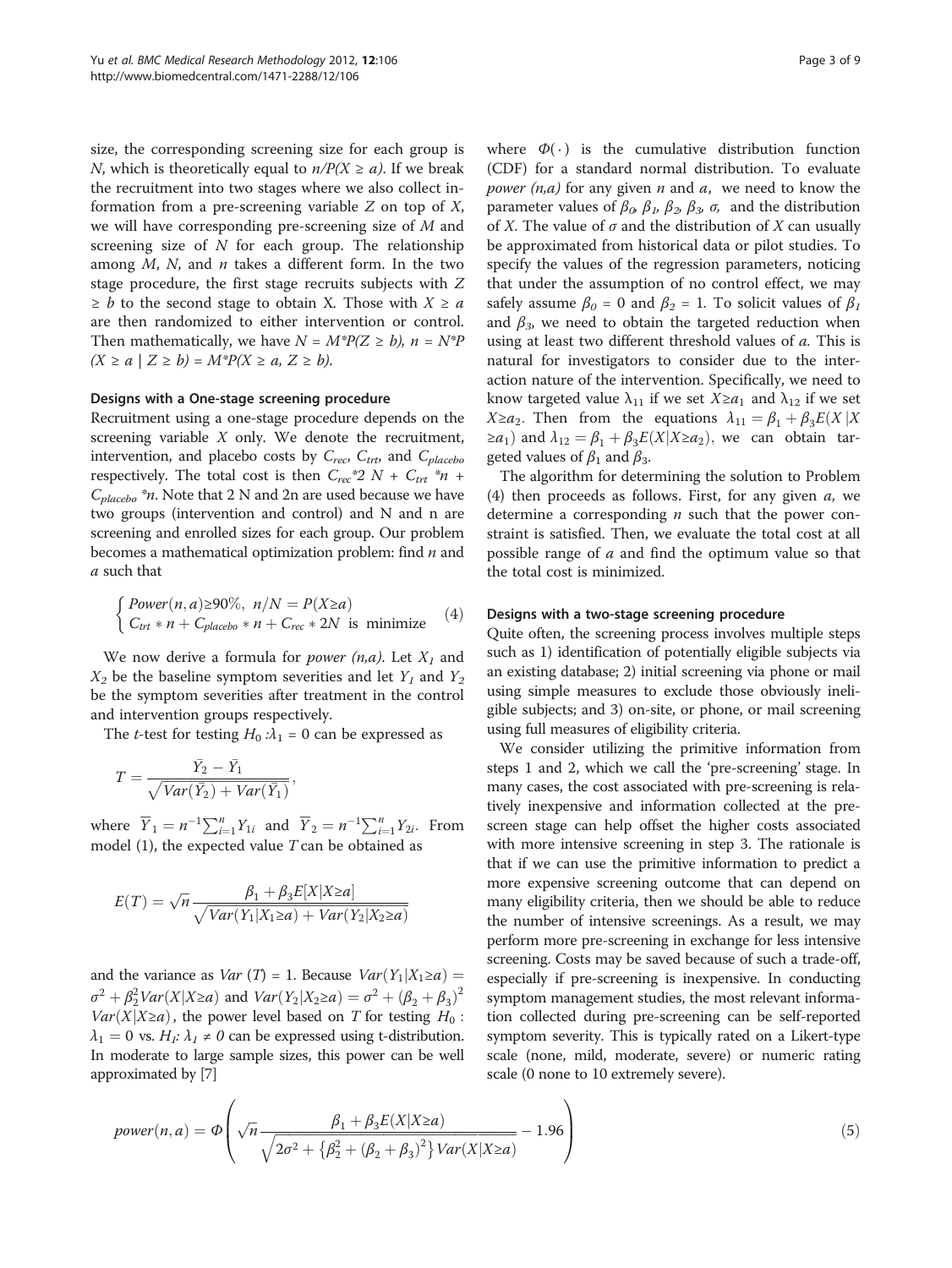Assume that Z is a primitive covariate collected in the pre-screen stage. In other words, Z can be viewed as a surrogate variable for X. The two stage procedure only recruits subjects with  $Z \ge b$  for the second stage intensive screening to obtain X. Those with  $X \ge a$  are then randomized to either intervention or control. Assume that we pre-screen M subjects, screen N subjects and enroll n subjects for each group. Then mathematically, we have  $N = M^*P(Z \ge b)$ ,  $n = N^*P(X \ge a \mid Z \ge b) = M^*P(X \ge a, Z \ge b)$ . Denote the prescreening, screening, intervention, and placebo costs are denoted by  $C_{pre}$ ,  $C_{scr}$ ,  $C_{trt}$  and  $C_{placebo}$  respectively. The total cost is  $C_{pre}^* 2 M + C_{scr}^* 2 N + C_{trt}^* n + C_{placebo}^* n$ . Hence our problem becomes a mathematical optimization problem: find  $n$ ,  $a$ , and  $b$  such that

 $Power(n, a) \ge 90\%$ ,  $n = N * P(X \ge a | Z \ge b) = M * P(X \ge a, Z \ge b)$  $\begin{cases} Power(n, a) \ge 90\%, & n = N * P(X \ge a \mid Z \ge b) = M * P(X \ge a, Z \ge b) \\ C_{trt} * n + C_{placebo} * n + C_{scr} * 2N + C_{pre} * 2M \text{ is minimized} \end{cases}$  $(6)$ 

Note that the total cost can be written as

$$
n\bigg\{C_{trt}+C_{placebo}+\frac{2C_{scr}}{P(X\geq a|Z\geq b)}+\frac{2C_{pre}}{P(X\geq a,Z\geq b)}\bigg\}.
$$

Because *power*  $(n, a)$  does not involve *b*, for any given *n* and a, we can optimize the total cost as a function of b. Then the algorithm for the solution to (6) can proceed similar to the Problem ([4\)](#page-2-0). In evaluating the total cost, we need to know the joint distribution of  $(X, Z)$ . The joint distribution may be estimated from existing data or via a prior specification based on literature search [[8\]](#page-8-0). In our case, we assume that  $(X, Z)$  are jointly normal variables. The correlation coefficient between  $X$  and  $Z$  is denoted by  $\rho$ .

# Results

In this section, we first illustrate our methods using an example. We then confirm the accuracy of our numerical calculations in some selected scenarios by comparing our numerical calculations with simulation results. All our computation is based on the R language version 2.14.1 (<http://cran.r-project.org/>).

#### A symptom severity example

Hot flashes are frequent, severe, bothersome events that interfere with daily life for millions of breast cancer survivors (BCS) and menopausal women without breast cancer (MW). Hot flashes have been associated with mood disturbance, negative affect, and sleep disturbance in BCS and with sleep disturbance in MW [[9,10](#page-8-0)]. Although hormone therapy is an effective treatment, it is contraindicated for BCS and no longer acceptable to many MW because of shifts in its risk-benefit ratio uncovered by the Women's Health Initiative study [\[11](#page-8-0)]. Unfortunately, the scientific basis for non-hormonal management of hot flashes is limited [\[12,13\]](#page-8-0).

We are therefore interested in a particular nonhormonal hot flash treatment that has the potential to reduce hot flash symptoms. A randomized clinical trial needs to be designed to compare the intervention with a control condition. One of the primary outcomes of the study is hot flash severity which is measured from 0 (not at all) to 10 (extremely). The effect of this particular intervention is hypothesized to be greater for those with more severe baseline hot flashes. However direct testing of such interaction term would require a very large sample size. As is commonly done, we intend to detect marginal treatment effects on a selected subset of eligible subjects so that a manageable sample size can be used to conduct the study in a timely manner. Yet, determination of such a subset is a common issue in hot flash clinical trials [\[5](#page-7-0)[,8,13-15](#page-8-0)]. Although such arbitrariness in determining inclusion criteria has limited impact on the validity of statistical testing of the marginal effect, it can affect the cost and timeline of a resulting trial, depending on the actual costs of recruitment and intervention. Intervention usually involves applying the intervention and following up with enrolled subjects. Recruitment usually involves costs of accessing databases, phone interviewing or mailing, on-site screening, etc.

In our example, we have observed that for BCS, about 47% of total costs were spent on recruitment while for MW, about 17% was spent on recruitment. Because cost saving percentages are of real interest when comparing different designs, for simplicity, we take unit intervention cost  $C_{trt}$  = \$700, unit placebo cost  $C_{placebo}$  = \$700, and unit recruitment cost  $C_{rec}$  = \$300. Thus we assume 30% of total cost is on recruitment. In the two stage screening procedure, we further break down recruitment cost  $C_{rec}$ into two parts: onsite screening cost  $C_{src}$  = \$200 and prescreening cost  $C_{pre}$  = \$100.

Using published data, we assume baseline hot flash severity is normally distributed. We take  $X \sim N(5, 2^2)$ . We set the regression coefficients  $\beta_0 = 0$ ,  $\beta_1 = -0.2$ ,  $\beta_2 = 1$ , and  $\beta_3$  = -0.25, based on our preliminary analysis of a recently completed hot flash study. Finally, we take  $\sigma = 2.5$  as the standard deviation for the error term. Figure [1](#page-4-0) illustrates our approach and the corresponding results for the one stage procedure from Section 3.1. The optimum threshold for our baseline symptom severity inclusion criteria is found to be  $a = 5.3$ , close to the mean (see Figure [1A](#page-4-0)). The treatment sample size  $n$  (solid line in Figure [1B](#page-4-0)) decreases as the threshold increases, whereas the screening size  $N$  (dashed line in Figure [1B](#page-4-0)) decreases first and then increases. The rounded optimum screening and treatment sizes are 193 and 86 respectively. The optimum cost is \$118,100. If the cut-off is taken as 4 (cut off for moderate severity), the rounded optimum screening and treatment sizes are 163 and 113 with the corresponding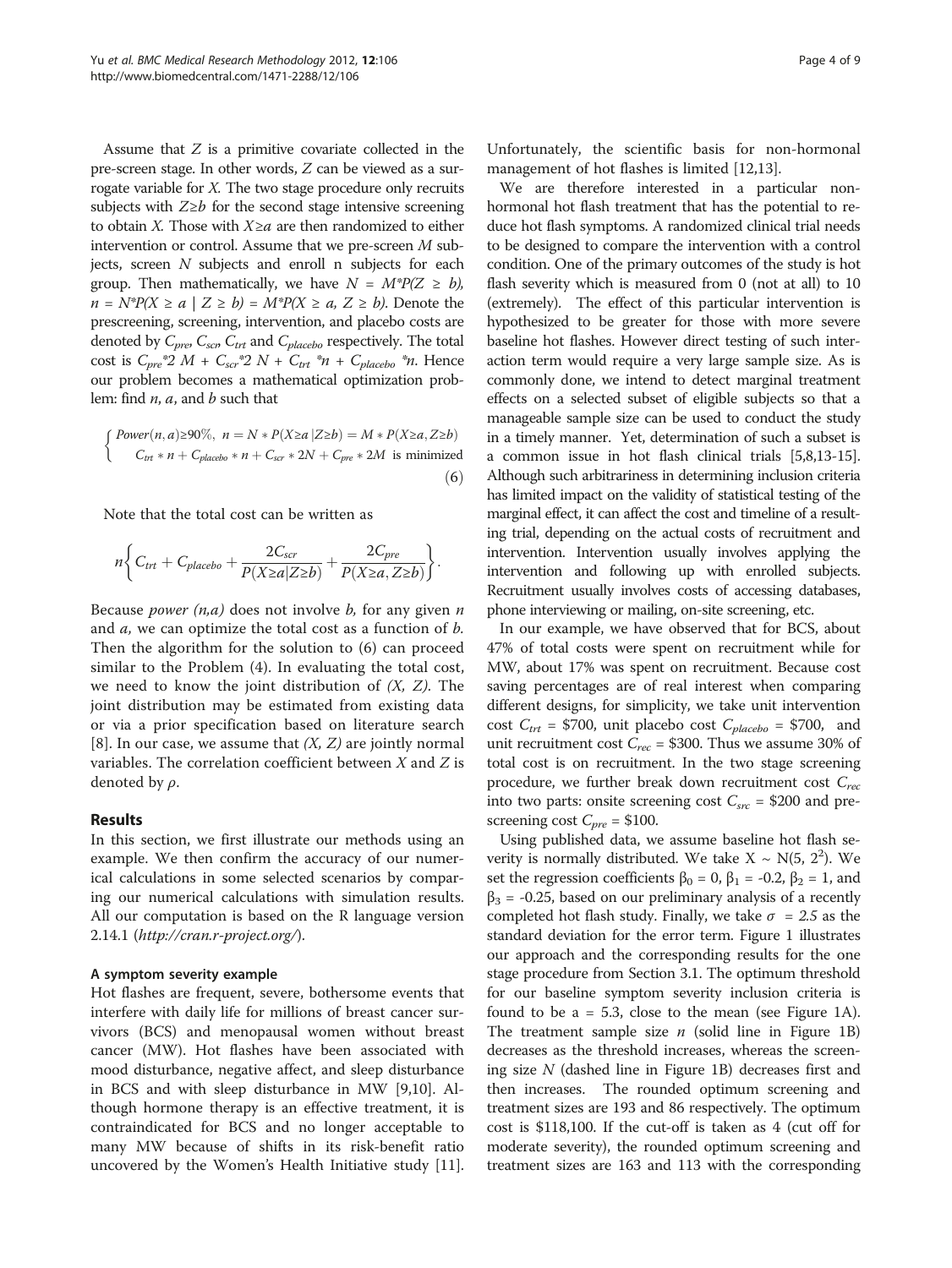<span id="page-4-0"></span>

total cost of \$128,000. If the cut-off is taken as 7 (cut off for severe symptoms), the rounded optimum screening and treatment sizes are 370 and 60 with the corresponding total cost of \$153,000. Compared with the optimum design, the cost increases are 8.4% and 29.5% respectively.

To assess how the optimum solutions change as a function of varying screening costs, we also change the screening costs while fix the sum of the screening and intervention costs as \$1000. As expected, when the screening cost comprises a bigger proportion of the two costs, the optimum total cost increases (Figure [2A](#page-5-0)). On the other hand, the optimum screening sample size decreases (Figure [2](#page-5-0)B).

Figure [3](#page-5-0) plots optimum total costs (Figure [3A](#page-5-0)) and various sample sizes (Figure [3B](#page-5-0)) as a function of screening threshold  $a$ . The figure compares the two stage and single stage screening procedures. Here we assume the correlation  $\rho$  between Z and X is 0.7. The optimum threshold for prescreening and screening cut-offs are  $a=5$  and  $b=5.8$ under the two stage screening procedure (Figure [3A](#page-5-0)). This leads to the rounded-up optimum prescreening, screening and treatment sizes of 272, 136, and 76 respectively, with a minimum total cost of \$107,600. Compared with the single stage screening procedure, the cost saving from the two stage screening procedure is \$10,500 (or 8.9%).

As expected, the treatment sample size  $n$  (solid line in Figure [3B](#page-5-0)) decreases as the threshold increases, whereas the screening size  $N$  and prescreening size  $M$  (dashed line in Figure [3](#page-5-0)B) decrease first and then increase under both procedures. Note that the treatment sample size curve is the same under both procedures as it is

completely determined from the power function constraint, *power*  $(n,a) \ge 90\%$ . We also note that the screening size curve under the single stage procedure lies inbetween the prescreening and screening sample size curves under the two stage procedure.

To further investigate how the cost saving change with the cost of prescreening procedure  $C_{pre}$ , we vary the ratio while keeping the sum  $C_{pre} + C_{scr}$  fixed at \$300. Figure [4](#page-6-0)A plots optimum total costs as a function of  $(\overline{C}_{pre} + C_{scr})^{-1}C_{pre}$ . We see that the smaller the ratio, the more is the cost saying. This is intuitively clear because more is the cost saving. This is intuitively clear because smaller ratios of the prescreening costs translate to more cost efficient use of the information collected from the prescreening stage.

To investigate how the cost saving change with the quality of surrogacy of Z, we vary the correlation coefficient  $\rho$ while keeping the costs as  $C_{trt} = $700, C_{placebo} = $700,$  $C_{scr}$  = \$200, and  $C_{pre}$  = \$200. Figure [4B](#page-6-0) plots optimum total costs as a function of the correlation coefficient  $\rho$ . We see that the larger the value of the correlation coefficient, the more the cost savings. This is also intuitively clear because the higher value of the correlation coefficient translates to more relevancy in information collected from the prescreening stage.

### Simulation study

In our simulation, we investigate both empirical size and power of the resulting one stage and two stage screening procedures. In particular, we generate  $X \sim N(5, 2^2)$  and  $Z \sim N(5, 2^2)$  with different correlation ρ. The regression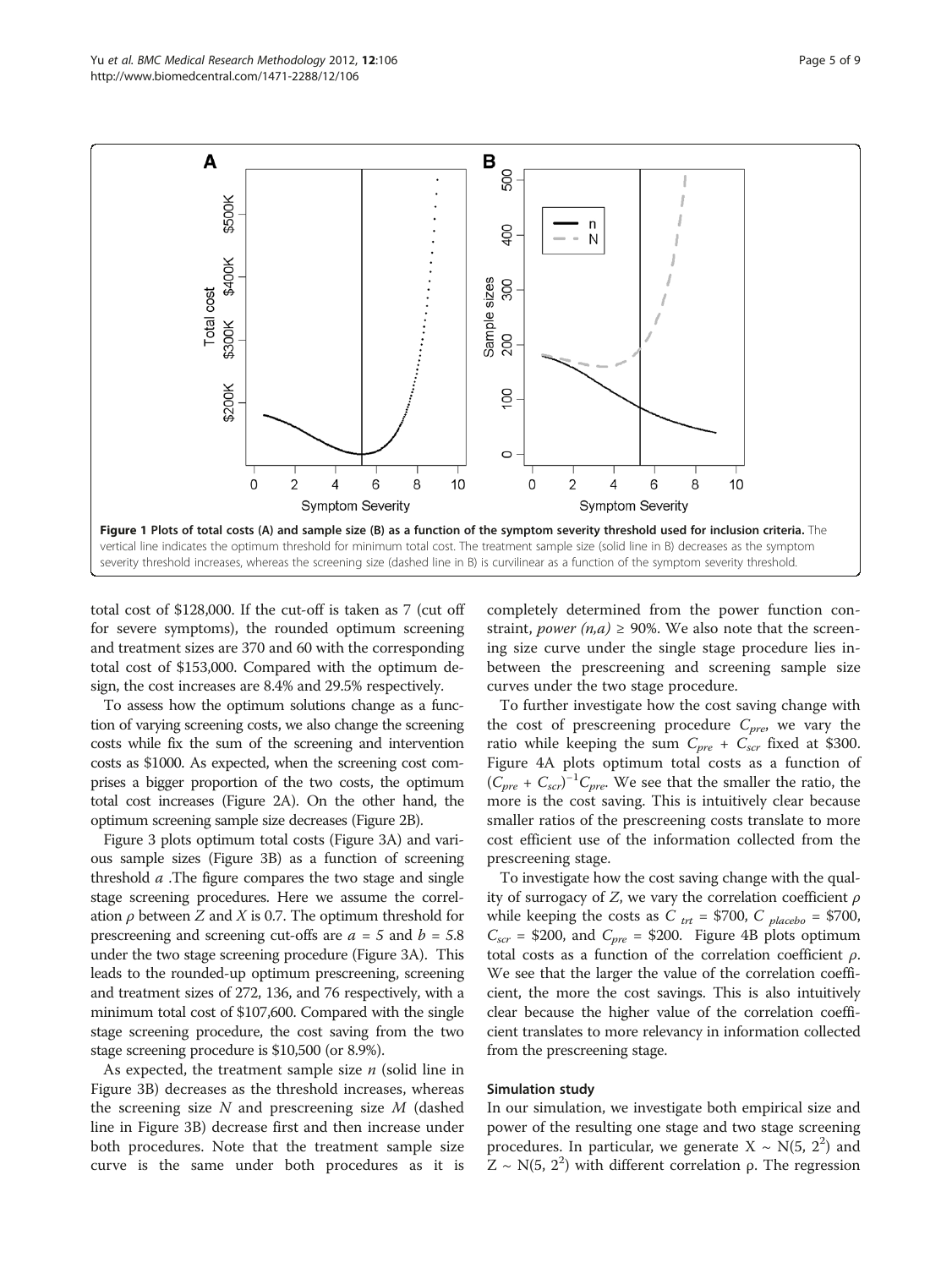<span id="page-5-0"></span>

error standard deviation is taken as  $\sigma = 2.5$ . The test sizes are calculated with the regression coefficients  $β_0 = 0, β_1 = 0,$  $β<sub>2</sub> = 1$ , and  $β<sub>3</sub> = 0$ , whereas the powers are calculated with  $β<sub>0</sub> = 0, β<sub>1</sub> = -0.2, β<sub>2</sub> = 1, and β<sub>3</sub> = -0.25. These parameters$ 

were set to mimic the results obtained from a recent study [[5](#page-7-0)]. The ratio of the prescreening cost over the screening cost also varies. We also compare the costs from numerical calculations and from simulated results. The intervention

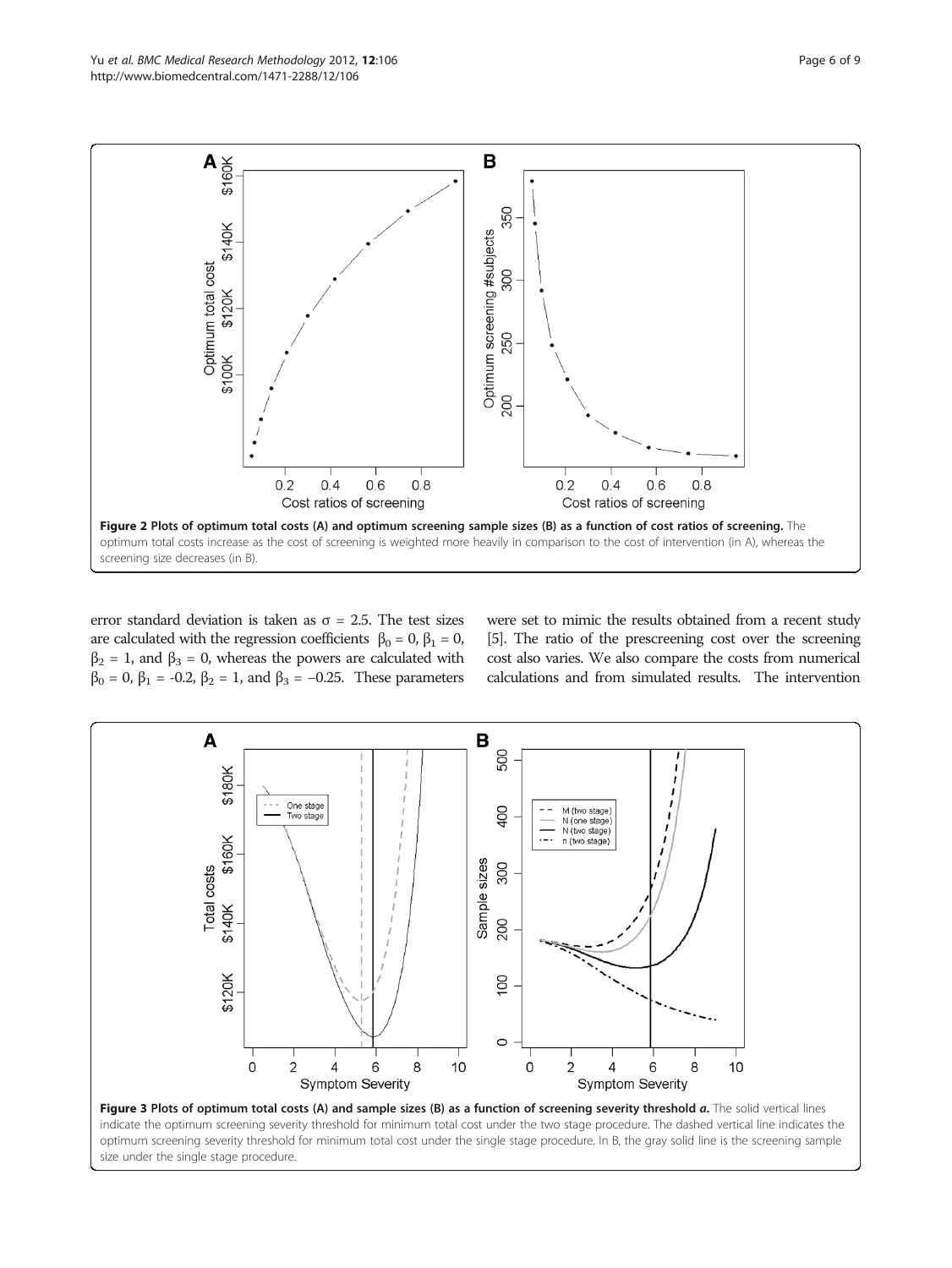<span id="page-6-0"></span>

and placebo costs are fixed at  $C_{trt} = C_{placebo} = $700$ , and the sum of prescreening and screening costs are fixed at  $C_{scr} + C_{pre} = $300.$ 

Numerical calculations are based on alpha level of 0.05 and power level of 90%. In prescreening, screening, and treatment sample size determination, we use the least integers that are larger than calculated sample sizes (which can be a non-integer number). The prescreening variable  $Z$ , screening variable  $X$ , and the actual treatment and outcome are simulated in sequel according to the determined cut-offs. Simulation results are shown in Table [1](#page-7-0). The actual power levels and test sizes from simulated data are matching the calculated alpha and power levels. The actual costs from simulated data are slightly higher than the calculated costs due to the fact that we up-round the calculated prescreening, screening, and treatment sample sizes to integer values. The corresponding marginal treatment values  $\lambda_1$  are also provided.

# Conclusions

As cost becomes a more and more prominent issue for conducting modern clinical trials, cost-saving strategies should be taken as a priority measure for successful conduct of trials. Various aspects of trials should be considered in the design stage so that the resulting trials are speedy and economical.

We considered cost-efficient designs for clinical trials in the case when the effect of an intervention may depend on baseline symptom severity. Optimum baseline severity threshold for inclusion criteria can be determined based on an objective cost function so that the

study can be designed at lower costs. In practice the mathematically determined threshold may be rounded to a practical value near the optimum solution. This round-up leads to a 'nearly' optimum solution and usually has limited impact on costs. We have presented our results using 90% power. When 80% power is used, similar results in terms of relative cost savings were observed.

When the recruitment process consists of two stages: a prescreening stage from either database search or mail/ phone contact of potential subjects and an active (usually intensive or expensive) screening stage, we demonstrated that further cost saving can be achieved by utilizing information collected from a pre-screening stage if possible.

The interaction parameters are obtained by asking for targeted improvement or effect of intervention under two cut-off points for baseline measures. When there are concerns about such solicitation, sensitivity analysis can be done to clarify the robustness of our results. When there are different cost-structures associated with the intervention and control groups, our method can be generalized.

Although a  $t$ -test without using X is used as the main analysis due to the pilot nature of early studies and relative smaller sample size. One should also perform a secondary analysis using X in the model. Such analysis should be performed once the marginal  $t$ -test is significant.

We also note that our formulation can be easily adapted to different group sizes. Our problem becomes the following mathematical optimization problem: find  $n<sub>1</sub>$ ,  $n<sub>2</sub>$  and a that satisfy *Power*( $n_1$ ,  $n_2$ ,  $a$ )  $\geq$  90%, such that  $n_1/N_1 = P(X \geq a)$ ,  $n_2/N_2 = P(X \ge a)$  and  $C_{tr}^* n_1 + C_{placebo}^* n_2 + C_{rec}^* (N_1 + N_2)$ is minimized. Here *Power*( $n<sub>1</sub>$ ,  $n<sub>2</sub>$ , *a*) has explicit expression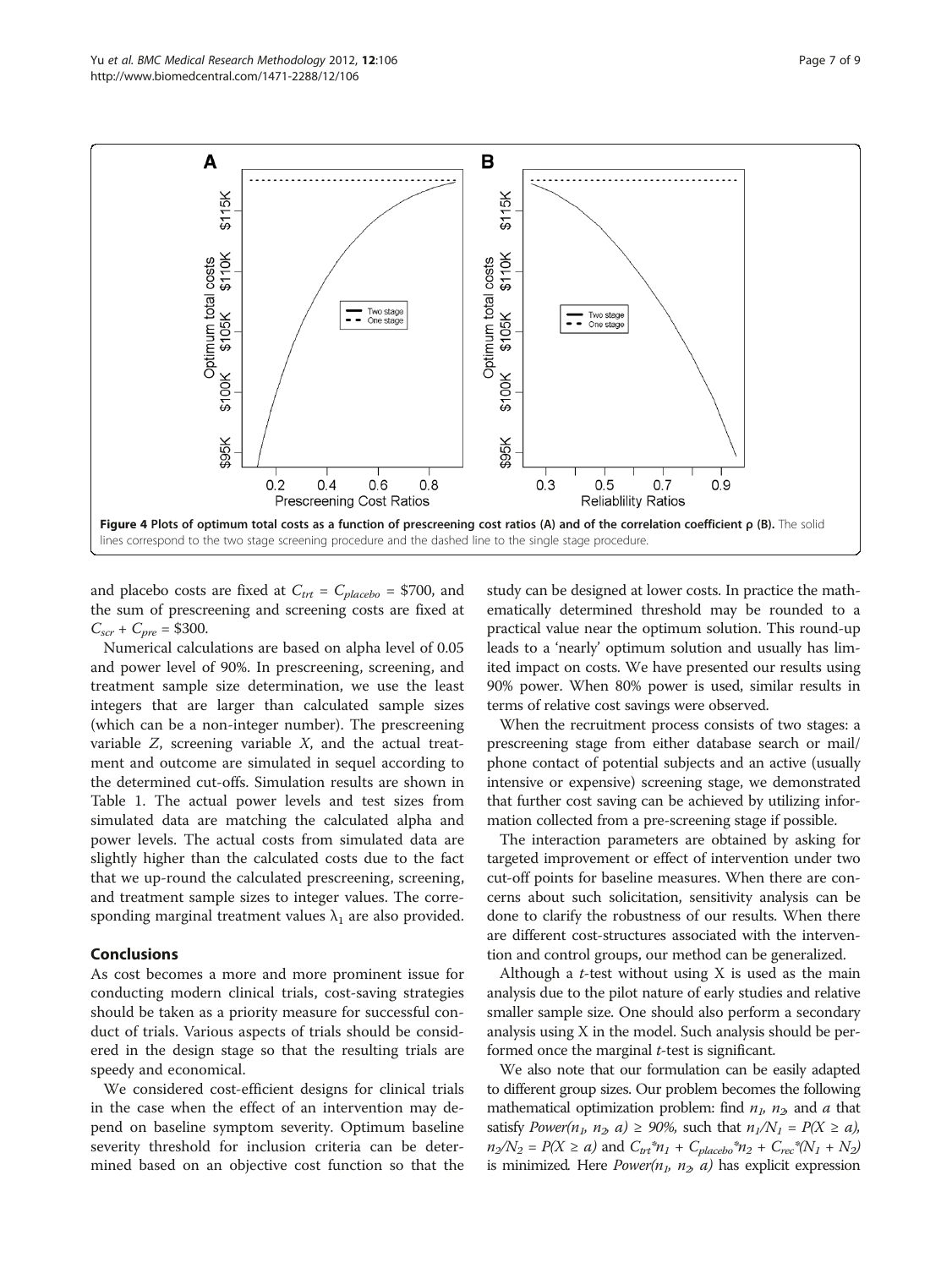| Cpre<br>$C$ pre $+C$ scr | ρ‡   | <b>Calculated costs</b> |              | Simulated costs |              | Simulated actual<br>power |              | Simulated actual type<br>error |              | <b>Marginal treatment</b><br>effects $(\lambda_1)$ |              |
|--------------------------|------|-------------------------|--------------|-----------------|--------------|---------------------------|--------------|--------------------------------|--------------|----------------------------------------------------|--------------|
|                          |      | Single<br>stage         | Two<br>stage | Single<br>stage | Two<br>stage | Single<br>stage           | Two<br>stage | Single<br>stage                | Two<br>stage | Single<br>stage                                    | Two<br>stage |
| 0.10                     | 0.70 | \$117.5 K               | \$90.8K      | \$118.3 K       | \$92.0K      | 0.91                      | 0.91         | 0.05                           | 0.05         | 0.27                                               | 0.33         |
| 0.20                     | 0.70 | \$117.5 K               | \$99.9K      | \$118.4 K       | \$101.5 K    | 0.90                      | 0.90         | 0.06                           | 0.05         | 0.27                                               | 0.31         |
| 0.30                     | 0.70 | \$117.5 K               | \$105.6 K    | \$118.3 K       | \$108.3 K    | 0.89                      | 0.91         | 0.05                           | 0.05         | 0.27                                               | 0.30         |
| 0.40                     | 0.70 | \$117.5 K               | \$109.5 K    | \$118.3 K       | \$112.0 K    | 0.89                      | 0.91         | 0.06                           | 0.06         | 0.27                                               | 0.30         |
| 0.50                     | 0.70 | \$117.5 K               | \$112.4 K    | \$118.4 K       | \$113.4 K    | 0.90                      | 0.91         | 0.04                           | 0.05         | 0.27                                               | 0.29         |
| 0.33                     |      | 0.30 \$117.5 K          | \$116.8 K    | \$118.5 K       | \$118.9 K    | 0.90                      | 0.91         | 0.05                           | 0.05         | 0.27                                               | 0.28         |
| 0.33                     |      | 0.45 \$117.5 K          | \$114.5 K    | \$118.5 K       | \$115.8 K    | 0.89                      | 0.90         | 0.04                           | 0.05         | 0.27                                               | 0.28         |
| 0.33                     |      | 0.60 \$117.5 K          | \$110.5 K    | \$118.5 K       | \$113.3 K    | 0.89                      | 0.91         | 0.05                           | 0.05         | 0.27                                               | 0.30         |
| 0.33                     |      | 0.75 \$117.5 K          | \$105.2 K    | \$118.3 K       | \$107.6 K    | 0.90                      | 0.91         | 0.05                           | 0.06         | 0.27                                               | 0.30         |
| 0.33                     | 0.90 | \$117.5 K               | \$98.0K      | \$118.5 K       | \$99.8K      | 0.90                      | 0.91         | 0.06                           | 0.04         | 0.27                                               | 0.31         |

<span id="page-7-0"></span>Table 1 Simulated results for single stage and two stage screening procedures<sup>&</sup>

&"Single stage" screening procedure is defined in Section 2.1 where the screening process is viewed as one inseparable part of the clinical trial, this is in contrast to "two stage" screening procedure where the screening process is broken into a prescreening stage and screening stage (usually intensive or expensive). †Ratio of prescreening costs to total screening costs. Higher ratio means prescreening costs make up a greater percentage of total screening costs. ‡Correlation coefficient between prescreening and screening variables.

that can be derived similar to formula (5) on page 9 but using t-test with unequal group sizes.

Finally, we list some of limitations in the current investigation. First for simplicity, we only considered normally distributed outcome and screening variables. There are certainly other cases of non-normal continuous variables or discrete variables. Thus, there is a need to carry out a similar investigation in other situations to make the methodology more generalizable. Second, because the proposed study design in this article only recruits subjects with X passing certain threshold, generalizability and interpretation of the conclusion is limited to subjects within same subset. Third, we also assumed that the cost of approaching available subjects for screening is the same throughout this article. Such may not be the case. Costs can change depending on where the subjects are approached. There can also be a limited number of subjects for screening. In such cases, the cost of obtaining extra subjects can be prohibitive. These situations can be dealt with using a variant screening cost function which can depend on the study sites, number of approached subjects, and/or number of sites, etc. When such a function can be specified, the method in this article is directly applicable with slightly more involved computation.

In summary, we demonstrate a methodology for designing clinical trials for normally distributed continuous baseline values of symptom or disease severity. This methodology can be used to determine the optimum sample size while balancing costs.

#### Competing interests

The authors declare that they have no competing interests.

#### Authors' contributions

MY did most of the computation and contributed to the design of the study; JW, DB, and JC contributed to the design of the study; all authors contributed to the analysis and writing. All authors read and approved the final manuscript.

#### Acknowledgements

The project described was supported by Award Number R01CA132927 from the National Cancer Institute. The content is solely the responsibility of the authors and does not necessarily represent the official views of the National Cancer Institute or the National Institutes of Health.

#### Author details

<sup>1</sup>Department of Biostatistics & Medical Informatics, School of Medicine and Public Health, University of Wisconsin, Madison, USA. <sup>2</sup>Department of Biostatistics, School of Medicine, Indiana University, 901 West New York Street, Indianapolis, IN 46202, USA. <sup>3</sup>Department of Music and Arts Technology, School of Engineering and Technology, Purdue University, Indianapolis, USA. <sup>4</sup>Department of Adult Health, School of Nursing, Indiana University, 901 West New York Street, Indianapolis, IN 46202, USA.

#### Received: 17 March 2012 Accepted: 5 July 2012 Published: 24 July 2012

#### References

- 1. The Federation of American Societies for Experimental Biology: Funding Crisis Threatens Progress in Biomedical Research. [http://www.faseb.org/](http://www.faseb.org/Policy-and-Government-Affairs/Data-Compilations/NIH-Research-Funding-Trends.aspx) [Policy-and-Government-Affairs/Data-Compilations/NIH-Research-Funding-](http://www.faseb.org/Policy-and-Government-Affairs/Data-Compilations/NIH-Research-Funding-Trends.aspx)[Trends.aspx.](http://www.faseb.org/Policy-and-Government-Affairs/Data-Compilations/NIH-Research-Funding-Trends.aspx)
- 2. Brookes ST, Whitley E, Peters TJ, Mulheran PA, Egger M, Davey Smith G: Subgroup analyses in randomised controlled trials: quantifying the risks of false-positives and false-negatives. Health Technol Assess 2001, 5(33):1–56.
- 3. Maxwell SE and Delaney HD: Designing experiments and analyzing data: a model comparison perspective. Psychology Press; 2004.
- 4. Follman D. Subgroups and Interactions. In Advances in Clinical Trial Biostatistics; GELLER, NL, Ed.; Chapman & Hall/CRC, 2004; pp 121–140.
- 5. Carpenter JS, Yu M, Wu J, Von Ah D, Milata J, Otte JL: Evaluating the Role of Serotonin in Hot Flashes after Breast Cancer Using Acute Tryptophan Depletion. Menopause: Journal of the North American Menopause Society 2009, 16:644–52.